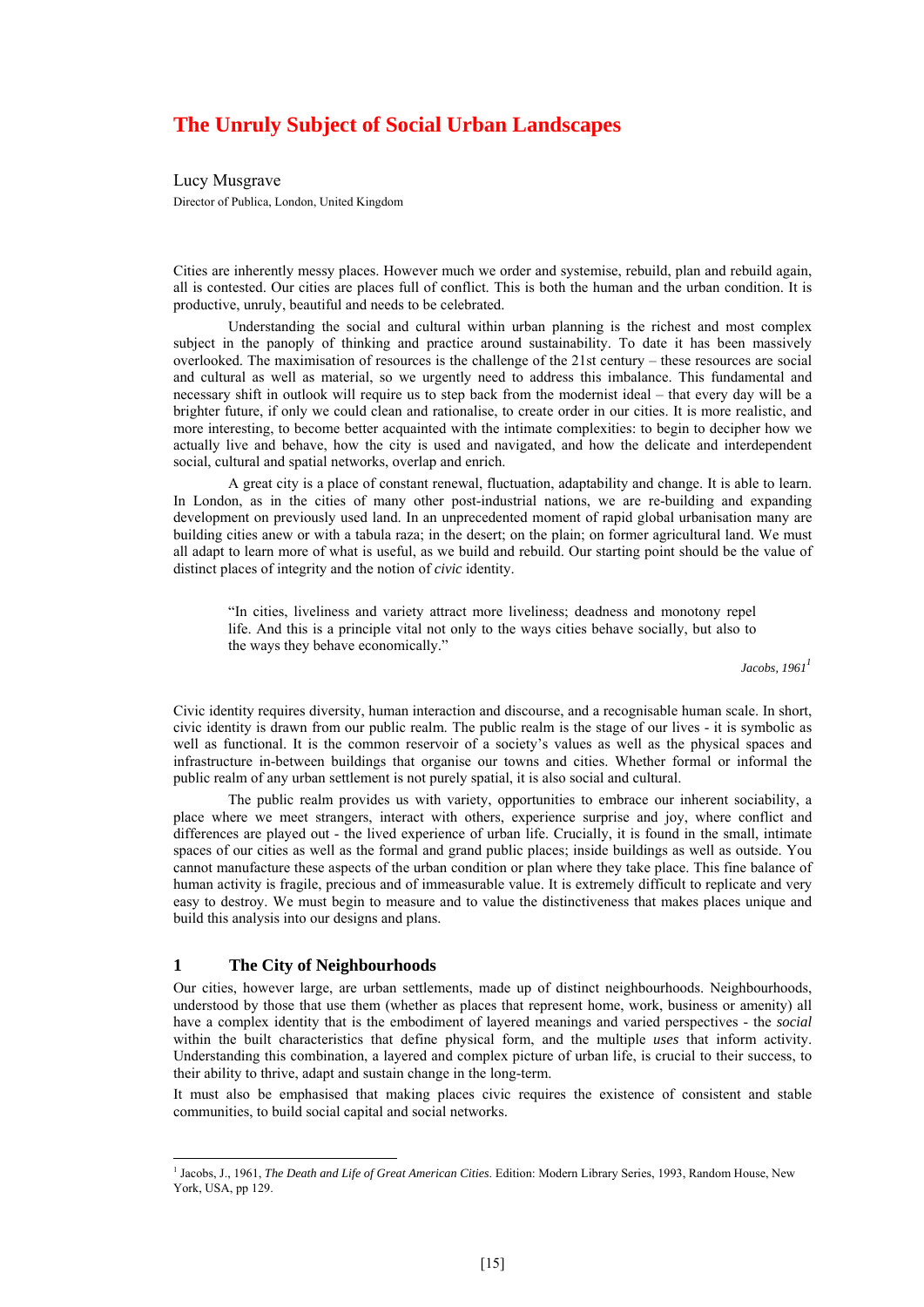Development that forces communities to scatter or fragment leads to unsustainable and wasteful cities. Without security of tenure and employment for its citizens, no investment in an area will be well spent.

At Publica, our work focuses on understanding, demystifying and sharing the complexities of urban neighbourhoods. At the heart of our daily practice is the significance of the public realm within urban planning. By conducting detailed surveys we attempt to understand the landscape of places, often where change is anticipated or planned. We believe that the character and contested nature of an urban neighbourhood arises from the multiple perspectives of that place. Consequently, our method involves seeking out these different perspectives through surveying and mapping. From these investigations we create visually accessible area portraits, which provide base-line intelligence about an area's assets, social networks and character. This becomes the starting point for master planning and decision-making about urban change.

These profiles are used by landowners, public planning authorities, city government, private sector developers and local community organisations, as a means of understanding specific opportunities for integrating existing neighbourhoods with new development. Most of our clients take an enlightened view of long-term investment in the city, and there is an implicit regard for its custodianship. In both method and presentation the findings provide a clearly communicable tool, that considers patterns of use, fine grain land-use and infrastructure, collective memories and histories, how local people organise themselves, governance and decision-making, and how the area might compare with other places locally or internationally. In summary, they show that identity comes from use and people, as well as physical constraints and attributes. They reveal that there is an inherent value and an attraction to the diversity and the mix found in urban neighbourhoods. The very act of investigating and documenting what is valued means we consider our cities in a different way – at a different scale and with different expectations about the objectives of urban change. This approach, and this practice, is in clear contrast to mainstream architectural, planning and construction in the 21st century.

#### **2 Abstraction and Reality**

The metabolism of our cities is quickening at a spectacular pace. This generation is witnessing and assessing the impact of rapid global urbanisation and its attendant repercussions. Land and property are so heavily commoditized that an investment made in one continent can radically change the urban configuration of a district in another. Processes of building, although becoming ever more efficient, will by their very nature always remain behind technological advancement in communications. We are creating large areas of urban fabric that have been outpaced and outdated before practical completion, and that, more often than not, do not deliver the culture of urban life necessary for the human condition to flourish. So we have cities full of new but inflexible and bland spaces that do not meet our needs, and others, hundreds of years old, that resonate in our imagination and culture. Why is this? This global abstraction of the process of city building and the measure of value in short-term successes (financial or political) presents the most serious threat to our cities and their future.

The qualities of individual cities are distinct and vital – this is not about building types, materials or style, but the lived culture of a city. Currently, the process of urban change relies on an abstract 'hope value' instead of a reality-check of what assets are already present, how they can be amplified, reused or simply better utilised. The only way one can begin to unpick and understand this is by observing very closely, and by standing still.

At Publica, we spend our time on site, watching, looking, learning, drawing, talking and listening, visiting at different times of day or late at night. We make films and record through sketching and street photography. We ask others (children, often) to make films about a local condition for us, from their perspective. We always try to find individuals who have been born locally as well as newcomers, often assembling our teams with local people to help bring further insights to the investigation. And we analyse. We try to capture lived experience. Our work finds practical application in the development briefs for master plans and new developments, and is important to our clients when investing in design, planning and building as it provides strategies for long-term thinking.

When we are asked to work on a new master plan we always start with a wider area survey and are always uncovering surprising insights to the functioning of neighbourhoods – we start on the outside, as we believe that the clues to meaningful integration and sensitised urban planning needs to recognise the assets, real desire lines and connections, patterns of use and social infrastructure in the adjacent communities. From this, the gaps and deficiencies as well as the strong local assets can be mapped and inform the development of the client's brief and therefore land-use. Our contribution to the process is to provide the evidence-base of the local assets and identify opportunities for integration - socially, culturally and spatially. This work helps to inform the narrative for the scheme and therefore its identity.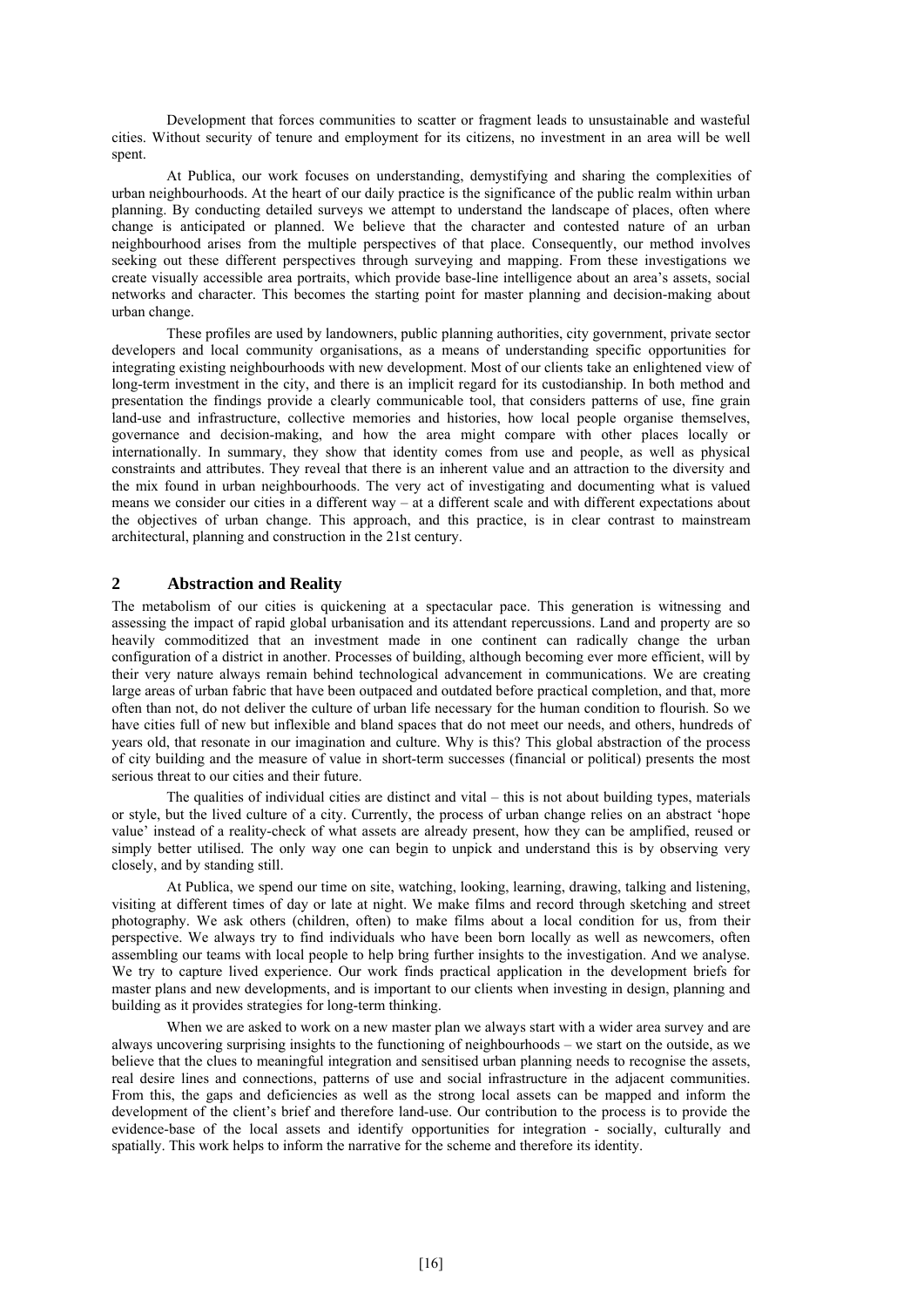### **3 Participative Mapping**

Mapping is a process of showing what exists but also deciding what is of value. Too often we look at an urban district for potential in its buildings, whilst neglecting the value of its social infrastructure. What is required is a process of understanding, charting, and developing tools to record and visualise information that can too easily be discounted or not recognised. The development process often brushes aside the ordinary or the 'unimportant', but the opportunity to involve a wide range of users means that the notion of value can be reassessed.

Shaping practice through participative mapping is radical and it is happening around the world. Open source technology is informing decision-making and allowing for the participation of ordinary citizens within the globalised information economy. From the mapping of areas of informal housing with local communities in Rio de Janeiro in Brazil as a tool for leveraging access to various urban services<sup>2</sup>; to the use of GIS data as civic tool for citizens (OASIS - Open Accessible Space Information System<sup>3</sup>) in New York to understand neighbourhood amenity and infrastructure; to the sensitized approach of planners in the Bester's Camp township in South Africa<sup>4</sup> or in East Whadat in Jordan, where participation in mapping is used to secure our ability to map; sharing information to utilise local knowledge is a radical departure from previous generations' professional, and therefore more remote approach to decision making. An example of the efficacy of the participative model is a project called *Mapping Kibera,* a Wiki-map project in Nairobi, Kenya, aimed to tackle the problem of misinformation:

"In the absence of actual data (such as an official census), NGO staff make a back-ofenvelope estimate in order to plan their projects; a postgraduate visiting the NGO staff tweaks that estimate for his thesis research; a journalist interviews the researcher and includes the estimate in a newspaper article; a UN officer reads the article and copies the estimate into her report; a television station picks up the report and the estimate becomes the headline; NGO staff see the television report and update their original estimate accordingly."

*Currion, 2010* 

In November 2009 young Kiberans created the first free and open digital map of their own community, documenting topography, structures and services, as well as population distribution and density. Map Kibera has now grown into a complete interactive community information project.<sup>5</sup>

## **4 Trespassing to Reveal Value**

The increased professionalization and fragmentation of the different consultant roles within the construction and planning industries has widened the gap between city-makers and citizens. A language of architecture and planning has evolved which has become harder to reconcile with lived experience. This is not new, it is the same condition that Jane Jacobs described in *Death and Life of Great American Cities*, the difference between seeing the world from above, or from the street. Glossy visualisations of an imagined future are used for the purposes of gaining a planning consent and marketing the scheme. In reality, they prevent meaningful conversations about urban change, thereby diminishing their value and in the process public trust in development.

The notion of participative planning through the cultural act of placing information about urban development in the public domain - and allowing the users of our cities to act as the agents of change - has led to a generation of practitioners working in a cross-disciplinary function, rooting their work in accessible

 2 The Bento Rubiao Foundation, started by a group of slum leaders and technical professionals, has initiated a 'Right to Land' scheme, providing legal, social, and urban advice in order access and secure land tenure to groups who are either homeless, under threat of eviction, or eligible for land tenure regularisation. The foundation is working with the city to map out and title 8,000 properties in Rocinha, which serve as a tool for leveraging access to urban services, and contributing to the communities becoming a more integrated part of the city (Redes de Desenvolvimento da Maré, 2012)

<sup>&</sup>lt;sup>3</sup> OASIS – the Open Accessible Space Information System –is a free, open access online resource, combining local authority and federal data, community mapping and academic research findings. It uses GIS (Geographical Information Systems) to enable New York citizens to characterize and learn about their surroundings, and thus to participate fully in the planning process.

Besters Camp in Durban, South Africa, was a shack settlement that underwent a holistic upgrading process consisting o housing, infrastructure and communal facilities. What distinguishes the planning process in Besters Camp was its sensitivity to the needs of the residents. Site boundaries were established and footpaths were defined around the existing shacks, causing minimum disturbance to the residents and to the dense urban pattern that had developed organically over time. When this plan was almost ready, a surveyor pegged out the sites based on the working plan. Residents were given a few days to confirm that the pegs were correctly positioned. A dispute resolution process was put in place in those few cases - about 0.5% - where arguments arose.<br><sup>5</sup> Currion, C., 2010, Lies, damned lies and you know the rest (online). Available from:

http://www.humanitarian.info/2010/09/13/liesdamned- lies-and-you-know-the-rest/ (accessed January 2013)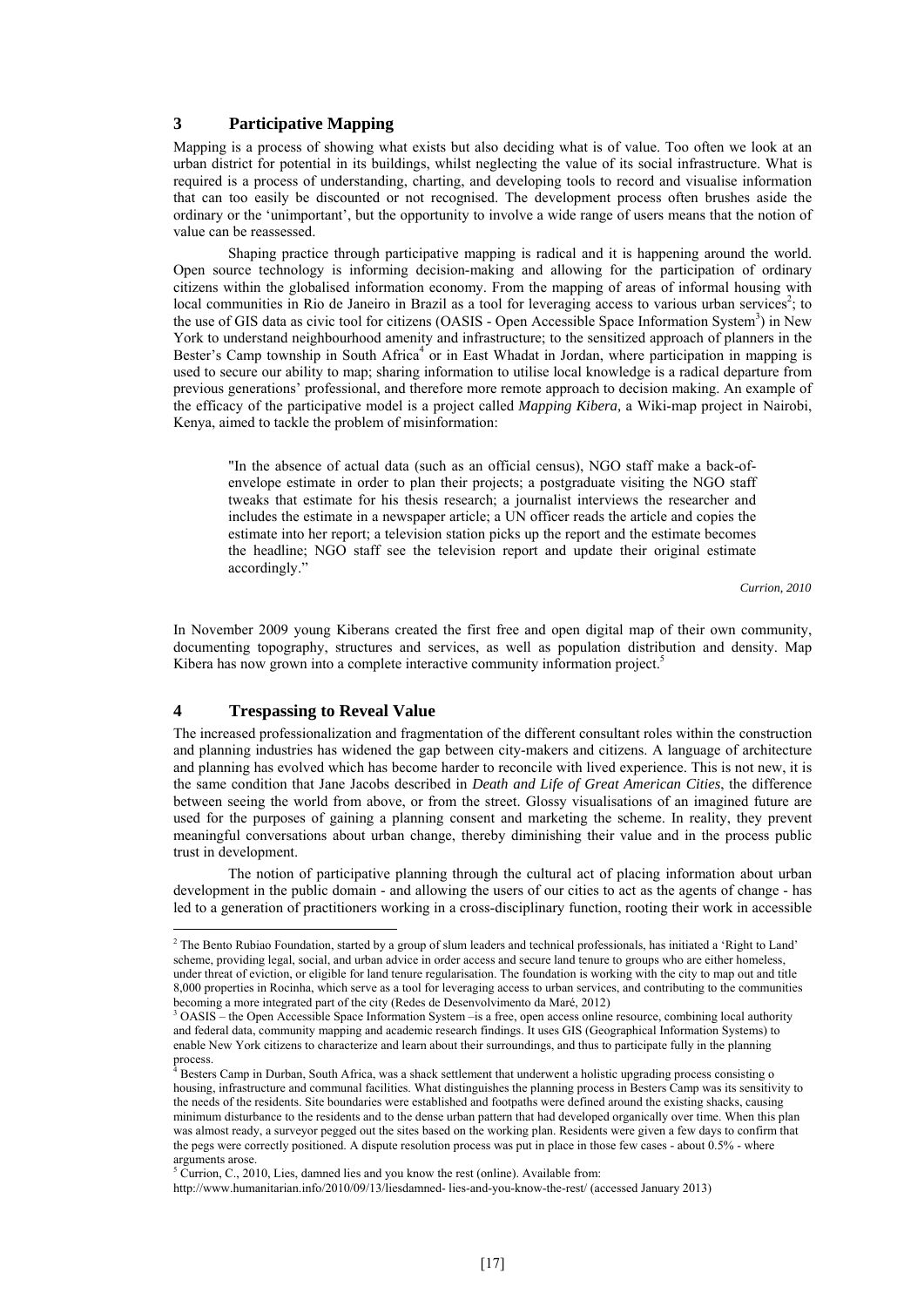methods of communication. This is both a more common-sense and nuanced approach that considers the impact of policy and architecture on lived culture. At Publica, we are often asked what our 'discipline' is, and though the answer is many, the reality is that there is a new field of practice, evident across the globe, characterised by the notion of trespass. Practitioners are straying outside and beyond the historical confines of a single discipline to work in a broader, more strategic and critical role that considers long-term resource management and the macro and micro effects of development.

This practice is both new and rooted in the philosophical and practical debates of preceding decades. We are particularly interested in revisiting how practitioners from earlier generations undertook the type of research-led investigations into planning and neighbourhoods that we ourselves practice.

#### **5 A Female Perspective on Town Planning**

Behind the accepted history of our cities you can find a group of practitioners and advocates who promoted a different approach to planning and neighbourhoods - one that did not conform to the dominant discourses of their day (some of them are well known, others perhaps marginalised, forgotten or never written about). All of them were women. From the 21<sup>st</sup> century we can appreciate how foresighted and bold their ideas were, and just how relevant to contemporary practice those ideas continue to be. Operating outside or on the fringes of architecture and planning, they shared a clear principled approach, a commitment to fieldwork and to building a research-led body of evidence with practical application to test their thinking. We call this action research - the idea of learning by doing, testing the applicability of your theory in the field and then disseminating that learning. These women crossed professional and nonprofessional boundaries, and blurred the line between the domestic and public spheres. Free agents, brave enough to challenge the dominant orthodoxies of their day, all of them wanted to know what makes an urban neighbourhood work; what that means for children and the elderly; and to invest in the social infrastructure that sustains neighbourhoods long-term. This unique female perspective of town planning – from the Municipal Housekeepers<sup>6</sup> in mid-19th century America cities; Irene Barclay<sup>7</sup> an ardent practitioner of mapping social networks within housing settlements in the 1930s and 40s in British cities; Elizabeth Denby<sup>8</sup>, who studied the reinterpretation of British town planning as exported, to campaign for building at higher densities on brownfield land; Majory Allen<sup>9</sup>, a landscape architect and children's rights activist, who championed the concept of play as a civilizing force in an urban environment; and of course, Jane Jacobs, the great researcher and advocate of the street and the neighbourhood, and her seminal work *the Life and Death of Great American Cities*, illustrated using real people – never abstracted. What is particularly striking about all of these women is that they weren't interested in making grand plans but wanted to promote a commonsense approach to urban change. Their line of vision was not from the abstraction of a plan or city model, but firmly rooted within the social networks of the neighbourhood.

#### **6 The Special Condition of the Historic Neighbourhood**

Much of our recent work has been in central London, a series of historic neighbourhoods with an extraordinarily complex mixture of infrastructure and inhabitants. A typical block in the West End in central London houses a combination of shops, pubs, contemporary office space, small creative industries, highly desirable flats, flats for social rent, ancient churches, fashionable restaurants, perhaps even a historic theatre. Many of these typologies work in a continuous street frontage, creating a clear public threshold and a bold street presence at ground level. Residential and commercial uses create subtly complex thresholds to maintain an essential degree of privacy in an area of such vitality. Certain uses may be placed at higher levels or have more solid frontages. This mix and 24 hour life is unimaginable in a shopping centre or

A pioneering network of women who explored the notion of 'municipal housekeeping' – an argument that if the emerging city government could not or would not provide for its citizens then women and mothers would show the way. The Municipal Housekeepers thought that the needs of the city could only be understood by those who also understood how to feed, teach, care and nurse children, could manage household expenditure and ensure street cleansing and therefore they should be given responsibility over the city by up-scaling their skills and taking over city hall as a reaction to the corruption of the nascent municipal authorities.

 $^7$  1894 – 1989, the first woman in Britain to qualify as a chartered surveyor, Irene Barclay wanted to understand patterns of use and cross generational need as a reaction to the London County Council's desk based surveying which declared 'slum clearances' for wholesale demolition on the basis of largely external physical surveys, a practice that continued up until the 1960s and 1970s in Britain.

<sup>&</sup>lt;sup>8</sup> In the1930s Denby's analysis of European housing covered every conceivable aspect of urban planning and argued it should be principled and humane, focusing on well-functioning, high-density, compact neighbourhoods. She wrote, 'Europe rehoused', 1937, and put her research to practice at Kensal House with the architect Maxwell Fry in the 1940s.

<sup>&</sup>lt;sup>9</sup> Marjorie Allen had visited Denmark in the 1930s and observed and documented the concept of junk playgrounds. During World War II she led a public campaign to reform the institutional care of orphaned, abandoned or illegitimate children. Her activities led to the 1948 Children's Act. She promoted the idea of the junk playground (which she renamed the adventure playground) and suggested that as there were so many vacant lots available for redevelopment they should be used as opportunities for social renewal.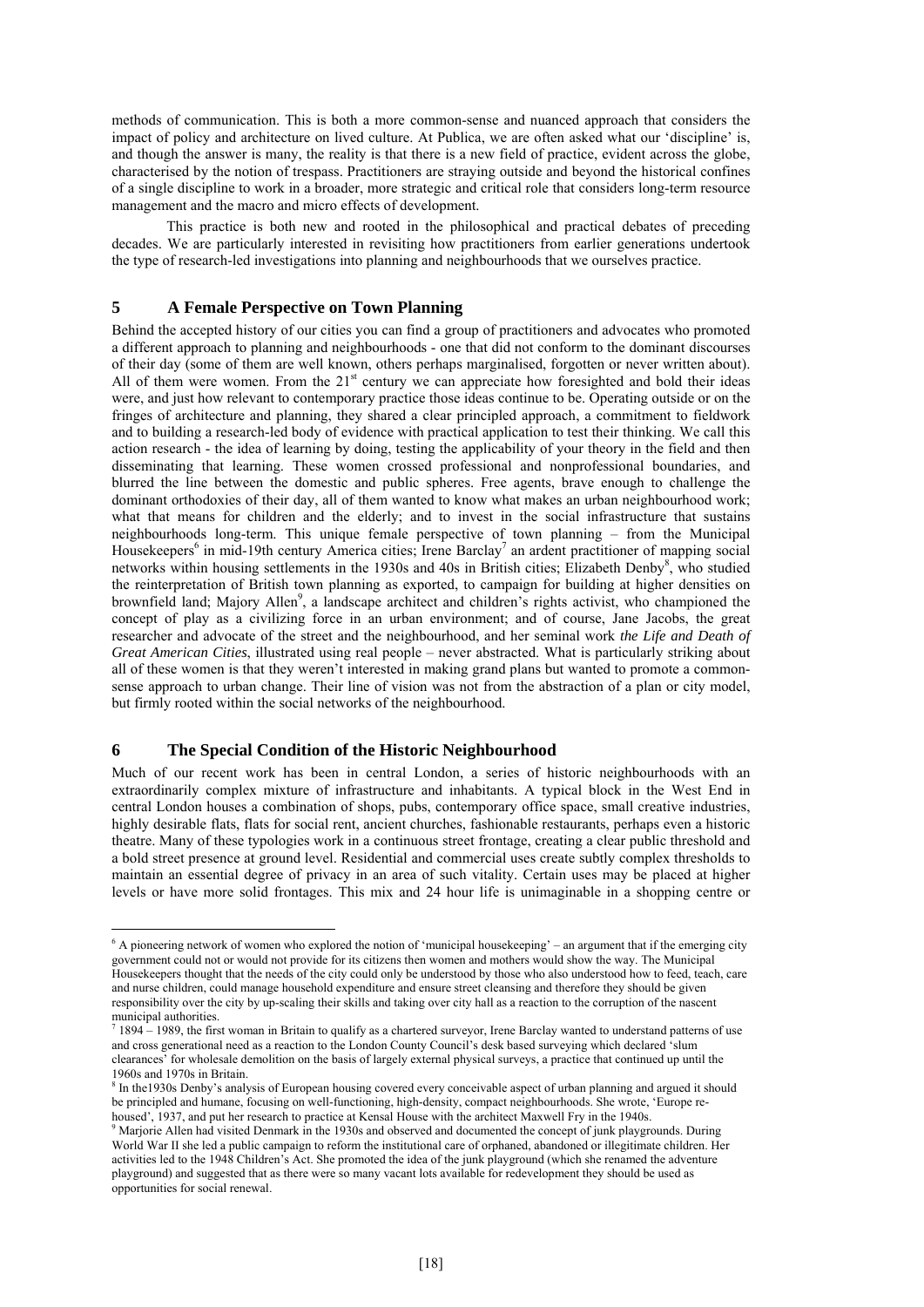business district centred on a single purpose. Occupation is ensured at different times of day and night, helping to avoid the 'on/off 'condition of areas with a single predominant land use. Elsewhere it may be necessary to traverse an entire city to find so much interest and excitement. It is this mixture and complexity that is the West End's strength, with opposing uses feeding off one another, adding to the diversity and drawing people in. This richness of uses is sadly increasingly rare as the market for rapid urbanization has rubbed out such complexity and such conflict.

In London we now benefit from a wide consensus in national and local planning of 'mixed-use' development policy,10 where the city is no longer zoned into distinct land uses. However laudable the policy, the commercial reality is that policy accommodates the amplification of scale, so new investment is in mixed-use buildings rather than mixed-use neighbourhoods. This means that only commercial activities, for example a business model based around spaces only for consumption, sit within one large-scale building. This does not provide the fine grain flexibility to accommodate different types of users as well as non-commercial uses. This condition of an often unrecognizable scale, with prescriptive and highly controlled use, is stultifying civic identity.

## **7 Flexibility**

<u>.</u>

Successful urban landscapes have always been made up of enormous diversity of building stock and have aged and been rebuilt in a continuous pattern of renewal and the balance and fluctuations in land values and shifts in societal patterns of behaviour. For 21st century urban communities to thrive, they need flexibility, affordability, cheap informal spaces (what Jane Jacobs called old buildings for new ideas), alongside more formal ones, spaces for appropriation as well as the formal provision of social and physical infrastructure.

"The main characteristic of the area is its mixture... Its component parts are scattered widely, yet the area is compact. When looked at closely it is rather like a newspaper photograph, all random dots and seemingly without reason... Land tenure is mixed with freehold, long and short leasehold and tenancies all jumbled together. There are no single areas of consolidated land ownership. Much investment has taken place in new building in the past twenty years and this too has been piecemeal, cheek-by-jowl with older worn out property."

*Theis, 1971*<sup>11</sup>

This is a quote from a 1971 Redevelopment Study of South Shoreditch in London, which concluded that the existing building should not be razed (as planned) and that the building stock was robust enough and wholly adaptable. Instead what was needed was "to improve the amenity, convenience and efficiency of these areas of employment and thus foster and enhance the prosperity of the many businesses and the people who work there"<sup>12</sup>. The author, Michael Theis, a town planner, was clear that he did not know what the future uses would be, but he believed that over time, the buildings would be appropriated and that the area's social and environmental value was too great to be swept away. Urban change needs time and patience, evidenced in the fact that this is now one of London's most successful neighbourhoods. A resurgence of spirit in the current moment of thinking in urbanism values existing strengths, addresses need, and celebrates character rather than trying to replace it.

## **8 Governance: Who does what to whom?**

Communication, transparency and accountability in disseminating information in the public domain as a 'conversation in public' is the vital link in the meeting of professional skills and local knowledge. The findings about neighbourhood character, assets and values, need to be communicated to diverse public and professional audiences, and the most effective way of doing this is visually and publically. Additionally, strong local or city-wide leadership and clear, visible principles built from research, need a participative public debate, where conflict and opposing views can be aired. This is an essential component of leadership in urban planning.

The commitment to communicating a principle-led approach to urban change is something that Amanda Burden, Chair of the New York City Planning Commission, is promoting actively, having reestablished an urban design team at City Hall and set out a Zoning Handbook to demystify the process of

<sup>&</sup>lt;sup>10</sup> With the exception of the City of London financial district, The London Plan, London's city-wide policy document, states that within the Central Activities Zone, wherever increases in office floor space are proposed they should provide for a mix of uses including housing.

<sup>&</sup>lt;sup>11</sup> Theis, M., 1971, *South Shoreditch Redevelopment Study*, Max Lock Centre/University of Westminster Archive Services. <sup>12</sup> ibid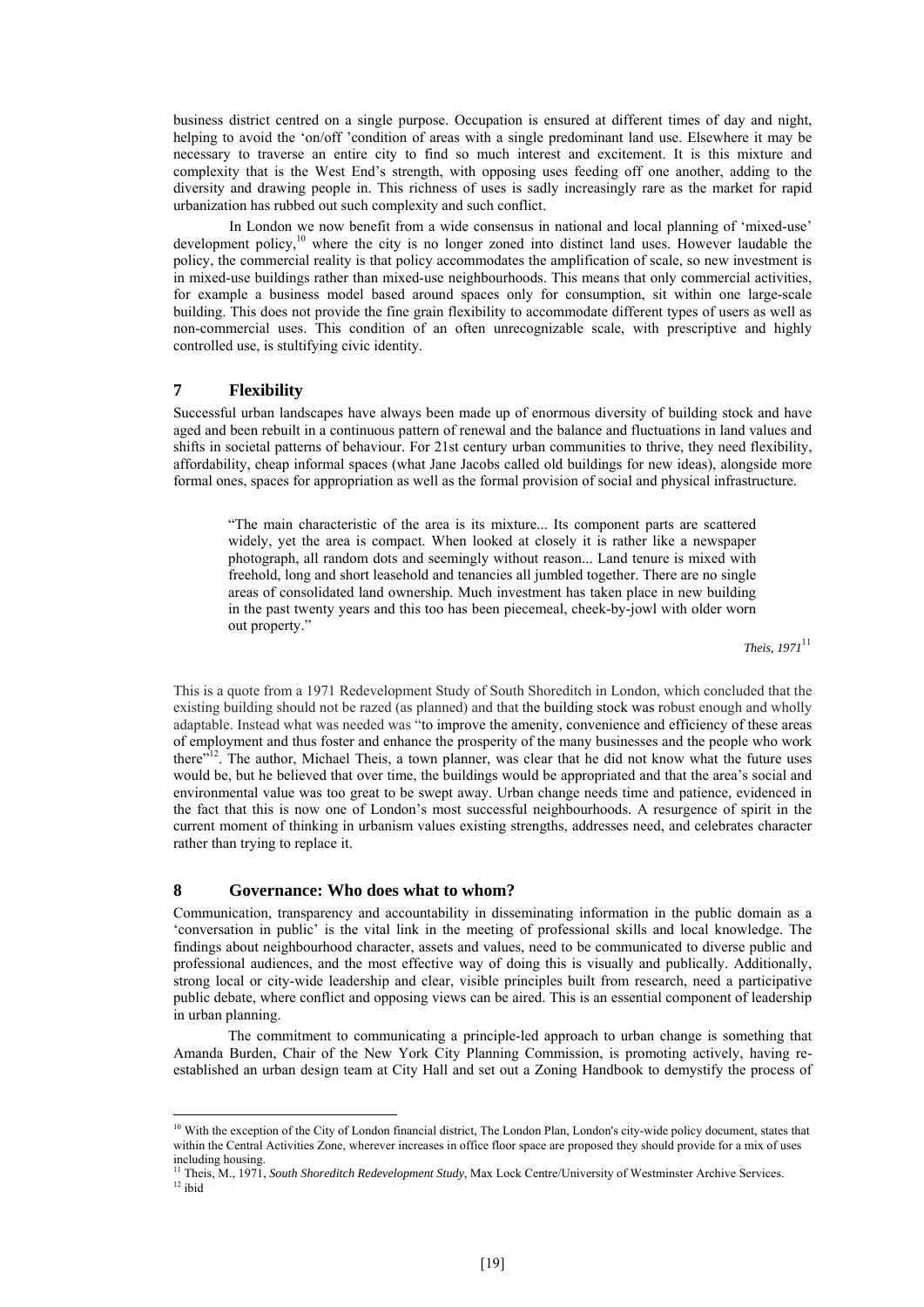planning and decision-making for users and residents "so people and communities can advocate for their neighbourhoods." (Burden, 2012)<sup>13</sup>

Burden describes New York as a "city of opportunity *and* a city of neighbourhoods." Setting out to understand the 200 different neighbourhoods and radically change the public realm, assessing projects by "how they feel from the street. We want to diagnose the DNA of each neighbourhood and build on those strengths. Our aim is to grow but not change." In practical terms, this means satellite offices of the NYC Department of City Planning in all five boroughs and 59 community districts, each represented by a community board with the power to propose plans, policy and zoning. A range of tools and support is available<sup>14</sup> including the illustrated zoning handbooks used to communicate regulations – previously the reserve of 'professionals' – through use of simple descriptions and three-dimensional illustrations. Burden and her officers walk the neighbourhood and hold regular forums to hear evidence in public from different local voices and perspectives. Reducing the distance between the amateur and the professional requires not only making information accessible, but generating a framework that allows for policy to be guided by communities. Since the Netherlands developed the first comprehensive cross-departmental government architecture and urban policy in 1991, several cultural institutions have been established which help to bridge the gap between government and citizen, acting as links between national policies and local practice and experience. These institutions work closely with 50 local 'architecture centres'15 across the country at a micro local level (EFAP, 2011). The Architectuur Lokaal connects the centres and helps to not only implement current policies, but also influence future policies. Their aim is to strengthen "building culture" as "not a matter for professionals alone. Rather, it is the responsibility of society as a whole" (Architectuur Lokaal, 2012).

#### **9 Resetting – if we had a blank sheet what would we do***?*

After the devastation of a natural disaster, city leaders face the desperate need to make decisions about reconstruction. New Zealand and Japan are two examples where local and national government, planners, architects and engineers, community leaders and residents have used this urgent need for restoration as the point to reset their approach and objectives to urban planning. In post-earthquake Christchurch, New Zealand, the city authority was faced with the challenge of rebuilding the badly damaged city centre. It embarked on a survey of local residents, gathering over 100,000 impassioned 'ideas for the city'. The resulting plan is for a predominantly 5-6 storey, high-density, walkable and cycle-friendly city centre with small, concentrated retail. This recovery plan has been supported by a robust evidence base and an unprecedented level of public engagement.

The inverse of 'leveraging regional skills and metabolism' is optimising global systems and markets - our current global and unsustainable situation. It is inefficient and unstable. As architects, as planners, as developers, as citizens, and as custodians of our urban futures - we need to consider how to meet the challenges of urban development and the long-term sustainability of our cities.

"The alternative is increasing formlessness, attenuation, exhaustion of variety and in Italo Calvino's word's the end of cities."16

*Worpole, 1991* 

If some of the most advanced economies in the world are choosing to rethink their cities as cities of opportunities and cities of neighbourhoods, the implications for sharing this practice internationally are profound. The call for shared and participatory frameworks in places like Christchurch and New York have shown us a new way of working that emphasises a user perspective, a human scale and a communitarian ethos. Without an understanding of the constraints of the social and cultural specificity as well as the physical and spatial constraints we are missing a big trick in our thinking about sustainability in urban development, architecture and construction. The answers are in the way we organise ourselves, how we adapt policies and laws, how we achieve a transparent and accountable system of governance to manage our finite and delicate resources, social and environmental. But it also is evident in the informal and small action, the mix and the diversity, the conflict and multiple perspectives. We need to consider these issues at

1

<sup>&</sup>lt;sup>13</sup> Burden, A., 2012, *Revitalising London's Spaces - What Can we Learn from New York? (lecture), London Conference 2012*, London, UK, 27 November 2012.

<sup>&</sup>lt;sup>14</sup> For larger projects, such as traffic improvement or code enforcement, an inter-agency Task Force paired with community boards in order to develop a strategy sensitive to the local context. Wiki tools are available online for the boards to use and adapt, and an 'Urban Planning Graduate Fellowship Program' nurtures tomorrow's planners. (NYC DCP, 2012). Burden has overseen 115 re-zoning plans covering more than 10,300 blocks; by the end of her administration, the department is expected to have re-zoned about 40 percent of New York.

<sup>15</sup> Architectuur Lokaal, 2012, *English Summary* (online). Architectuur Lokaal. Available from http://arch-

lokaal.nl/englishsummary (accessed December 2012).correct citation: Architectuur Lokaal, 2012 16 Worpole, K., 1991, Trading Places: The City Workshop in Fisher. In Fisher, M., Owen, U., (Eds) Whose Cities, Penguin Books, London, UK, pp 152